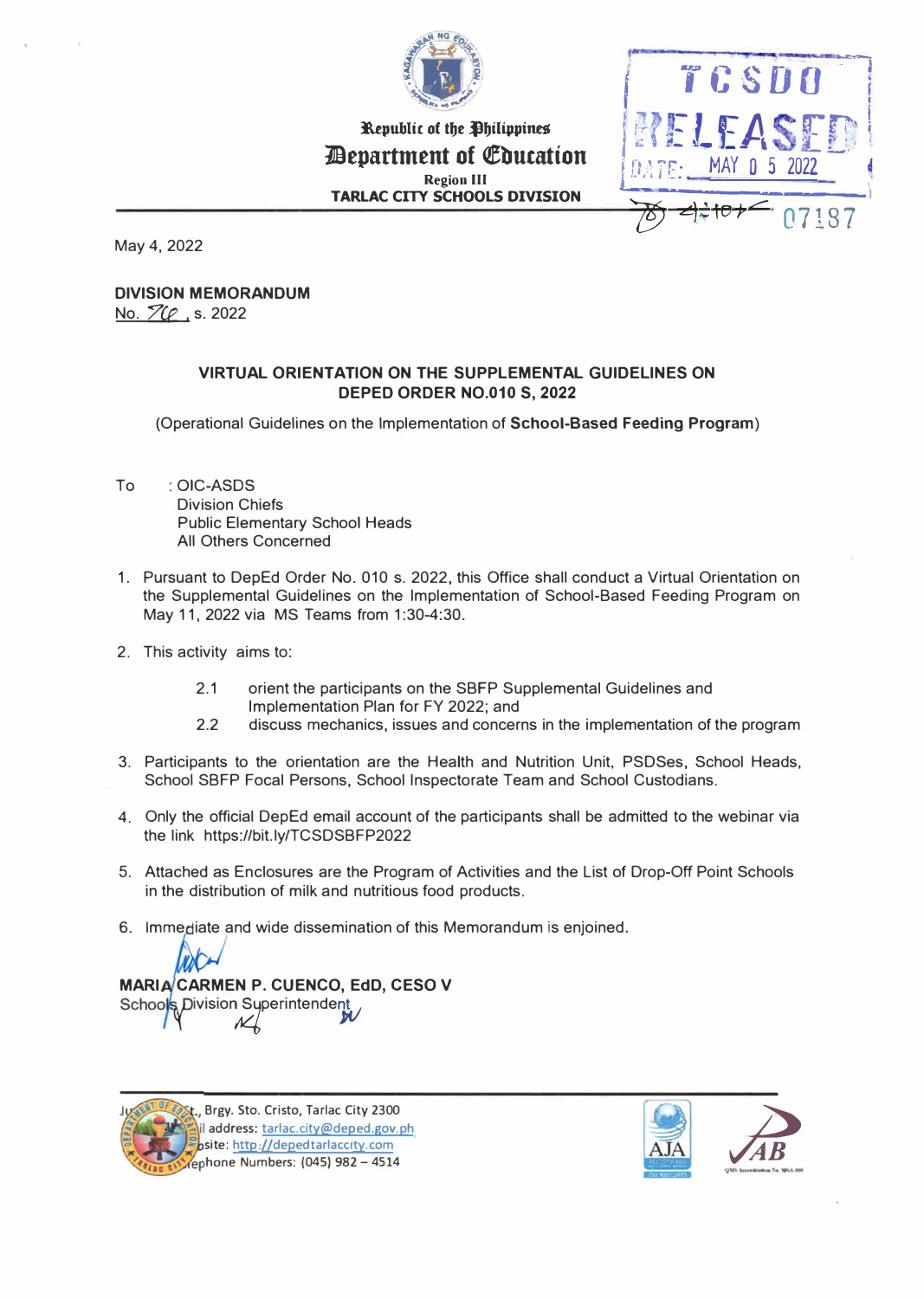Enclosure No.2 to Division Memorandum No. 79 s. 2022

#### VIRTUAL ORIENTATION ON THE SUPPLEMENTAL GUIDELINES ON DEPED ORDER NO.010 S, 2022

(Operational Guidelines on the Implementation of School-Based Feeding Program)

May 11, 2022 at 1:30PM-4:30PM via MS Teams

| <b>Districts</b> | Name of School                            |  |
|------------------|-------------------------------------------|--|
| South A          | San Miguel Central Elementary Schools     |  |
| South B          | <b>CAT Elementary Schools</b>             |  |
| Central A        | Sto. Cristo Central Elementary Schools    |  |
| Central B        | Matatalaib Bato Elementary Schools        |  |
| East             | San Manuel Elementary Schools             |  |
| North A          | Alvindia Aguso Central Elementary Schools |  |
| North B          | San Juan De Mata Elementary Schools       |  |
| West A           | Camp Aquino Elementary Schools            |  |
| West B           | San Vicente Elementary School - Main      |  |
| West C           | <b>Tibag Elementary Schools</b>           |  |

## LIST OF DROP-OFF POINT SCHOOLS



Juan Luna St., Brgy. Sto. Cristo, Tarlac City 2300 Email address: tarlac.city@deped.gov.ph Website: http://depedtarlaccity.com Telephone Numbers: (045) 982 - 4514